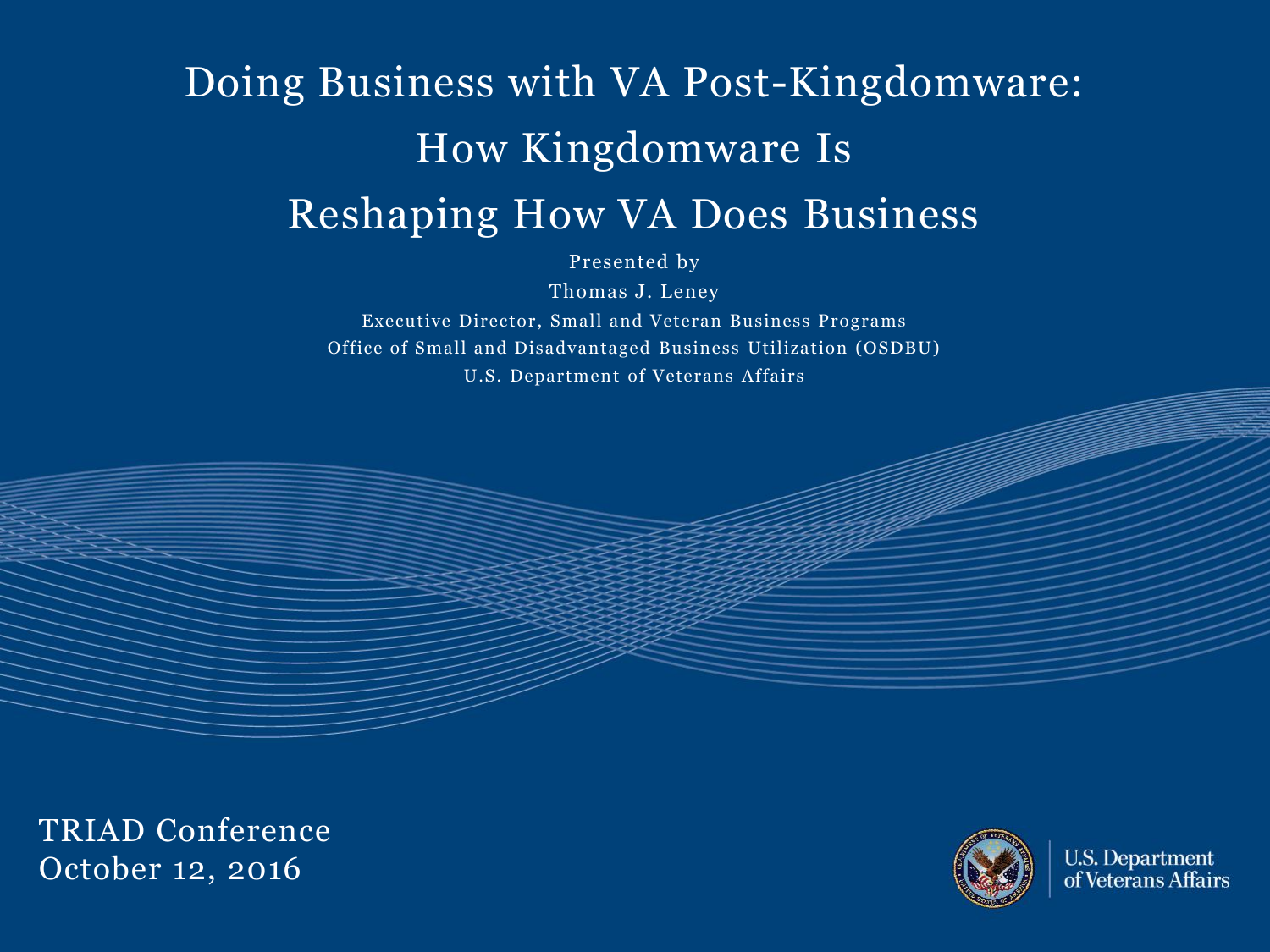# Agenda

- How Kingdomware is Reshaping How VA Does Business
	- Kingdomware- What is the Rule of Two?
	- Impact of Supreme Court Decision on VA
	- Market Research Approach
	- VA Business Intelligence Tool (BIT)
	- Benefits for Procurement Decision Makers (PDM)
- Role of Commercial Companies in VA Subcontracting
- National Veterans Small Business Engagement (NVSBE) 2016
- NVSBE Commercial Partners

**U.S. Department** of Veterans Affair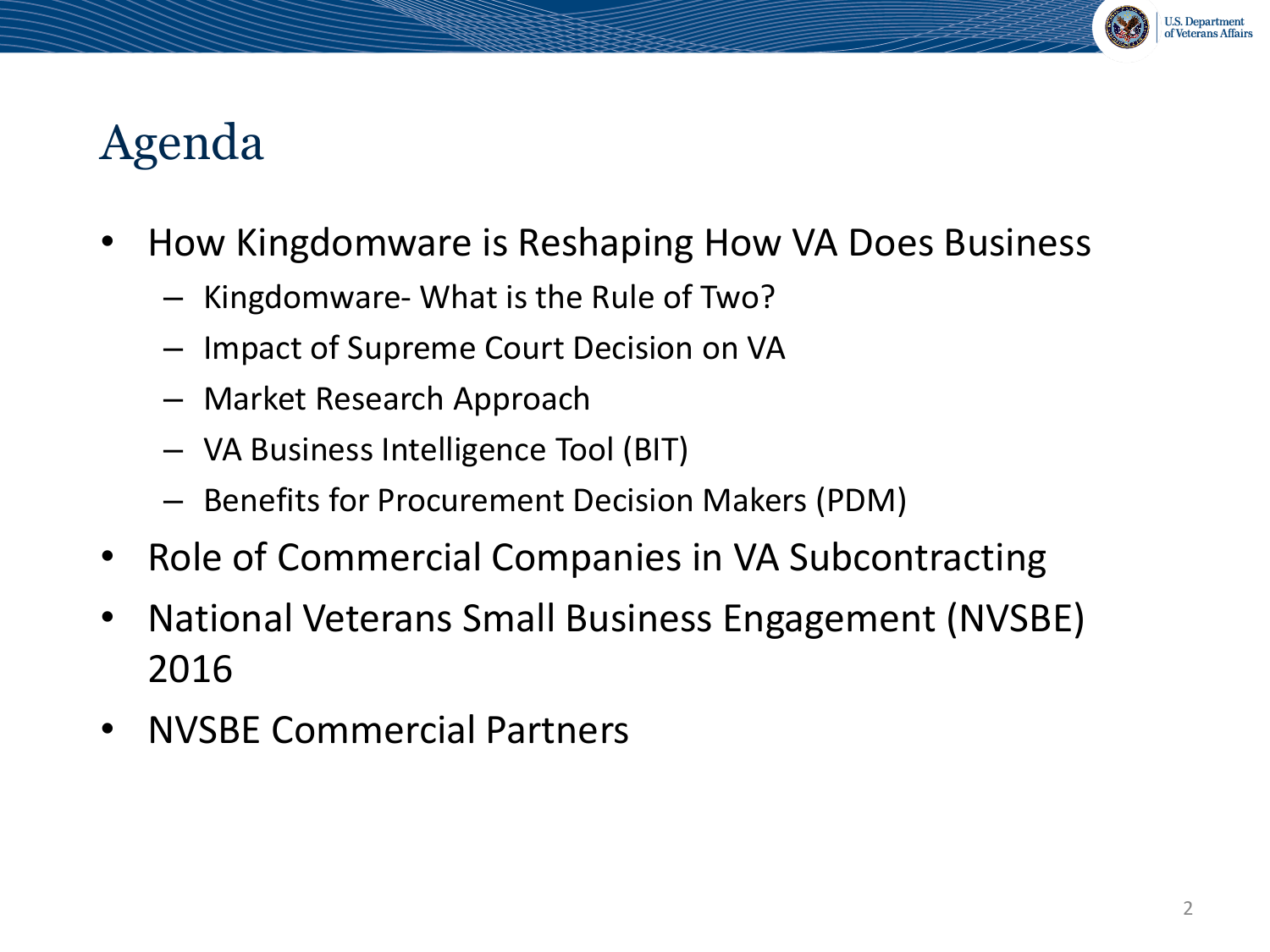

# Kingdomware-What is the "Rule of Two"?

Provides that "… a contracting officer of the Department **shall award contracts**" by restricting competition to Veteran-Owned Small Businesses if the officer **reasonably expects** that at least two such businesses "… **will submit offers** and that the award can be made at a **fair and reasonable price** that offers **best value** to the United States." 38 U. S. C.§8127(d)

– Supreme Court of the United States, KINGDOMWARE TECHNOLOGIES, INC. *v.* UNITED STATES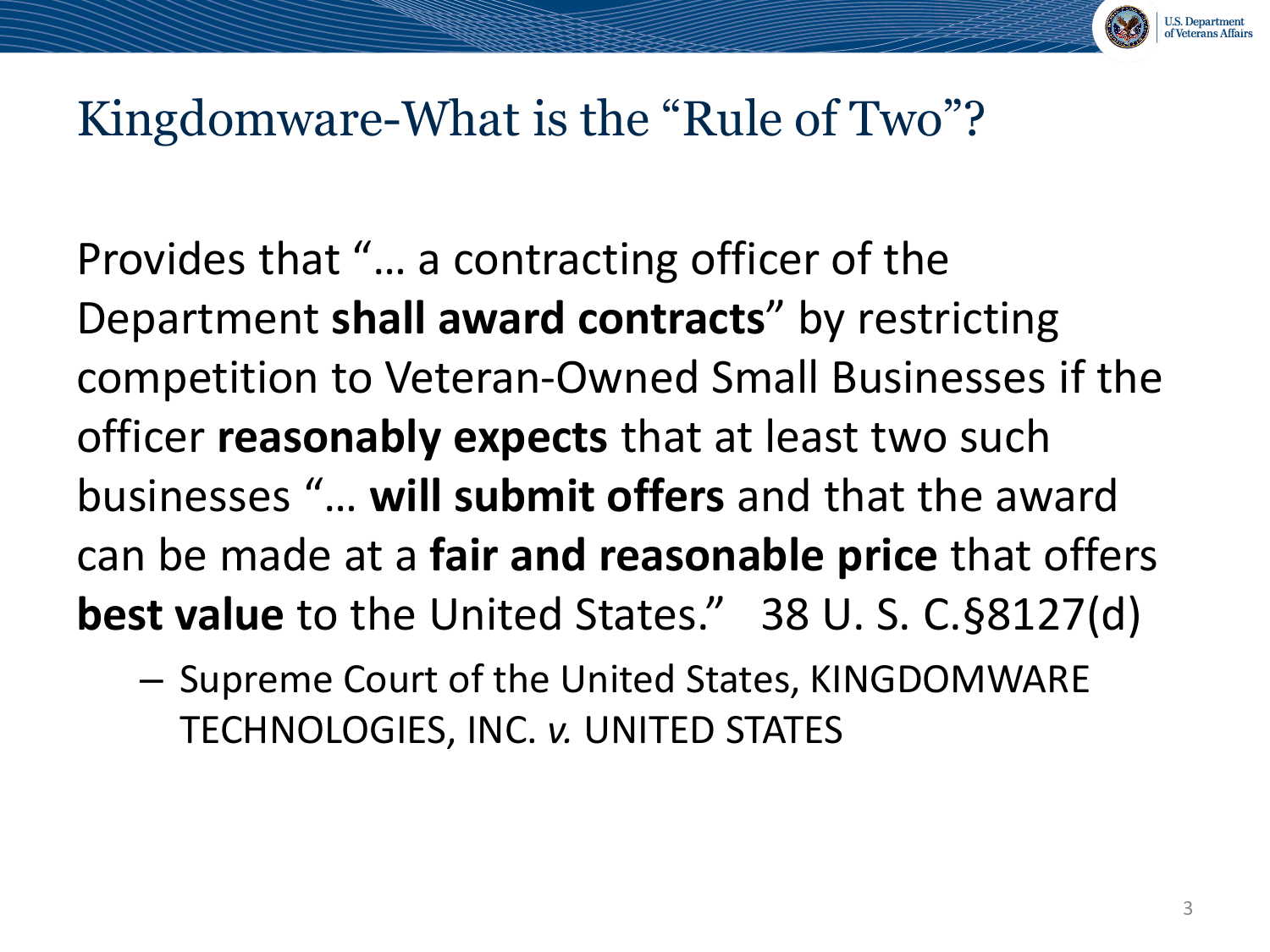

# Impact of Supreme Court Decision on VA

- Expected increase in opportunities for procurement-ready VOSBs
- Requires VA to update procurement policies and procedures and to train VA staff
- Could potentially slow down some procurements due to increased work load
- Emphasizes necessity for comprehensive and robust Market Research that facilitates identification of procurement-ready VOSBs for VA requirements
- Expected increase in volume of Verification applications and increased significance of the Vendor Information Pages (VIP)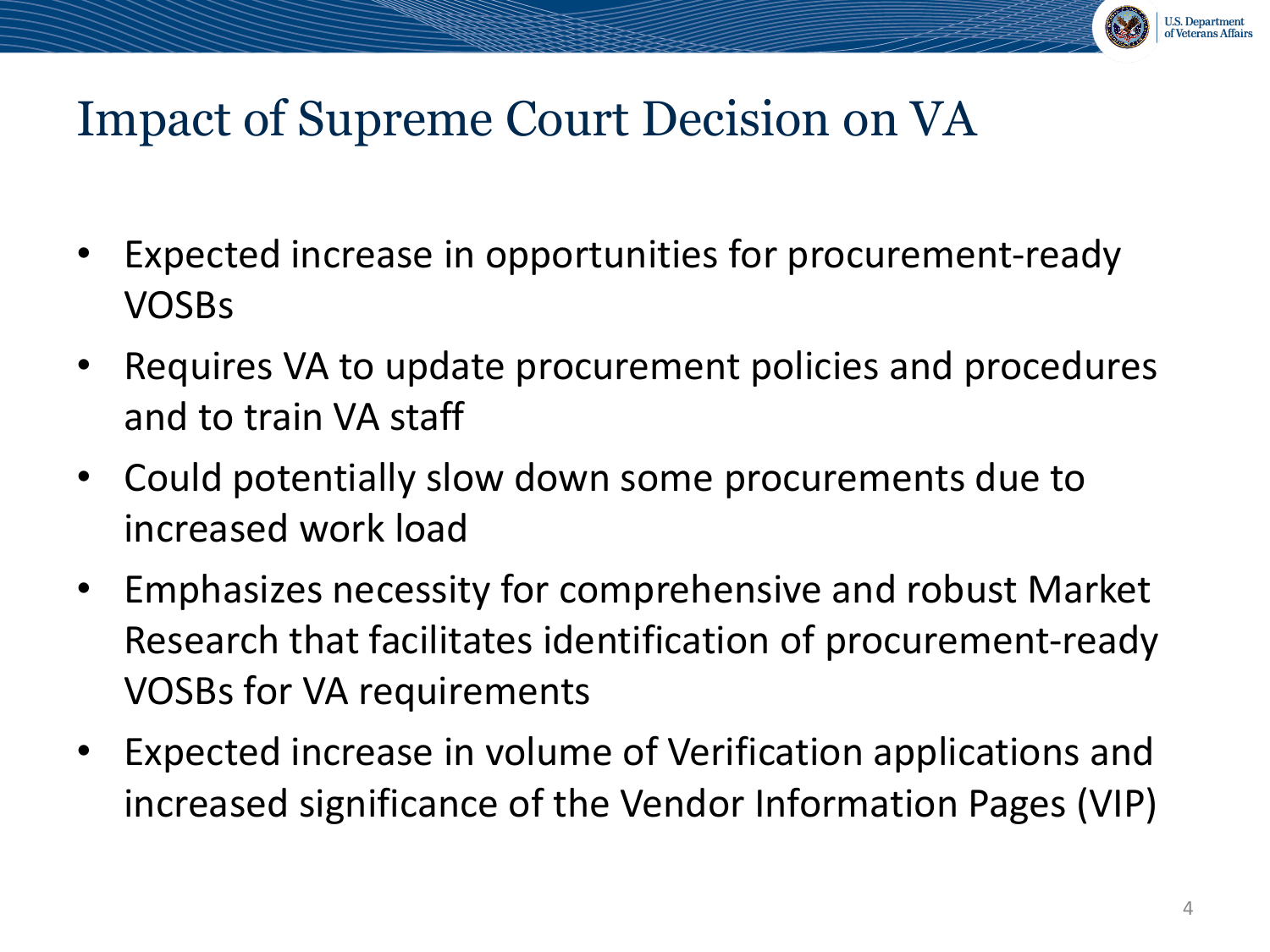

# VA Business Intelligence Tool

- 24/7 Cloud-based platform
- Facilitates engagement activity between Procurement Decision Makers and Small **Businesses**
- Key Elements
	- Market Research
	- Compatibility Scoring
	- Virtual Matchmaking
	- Opportunity Postings
	- Events Registration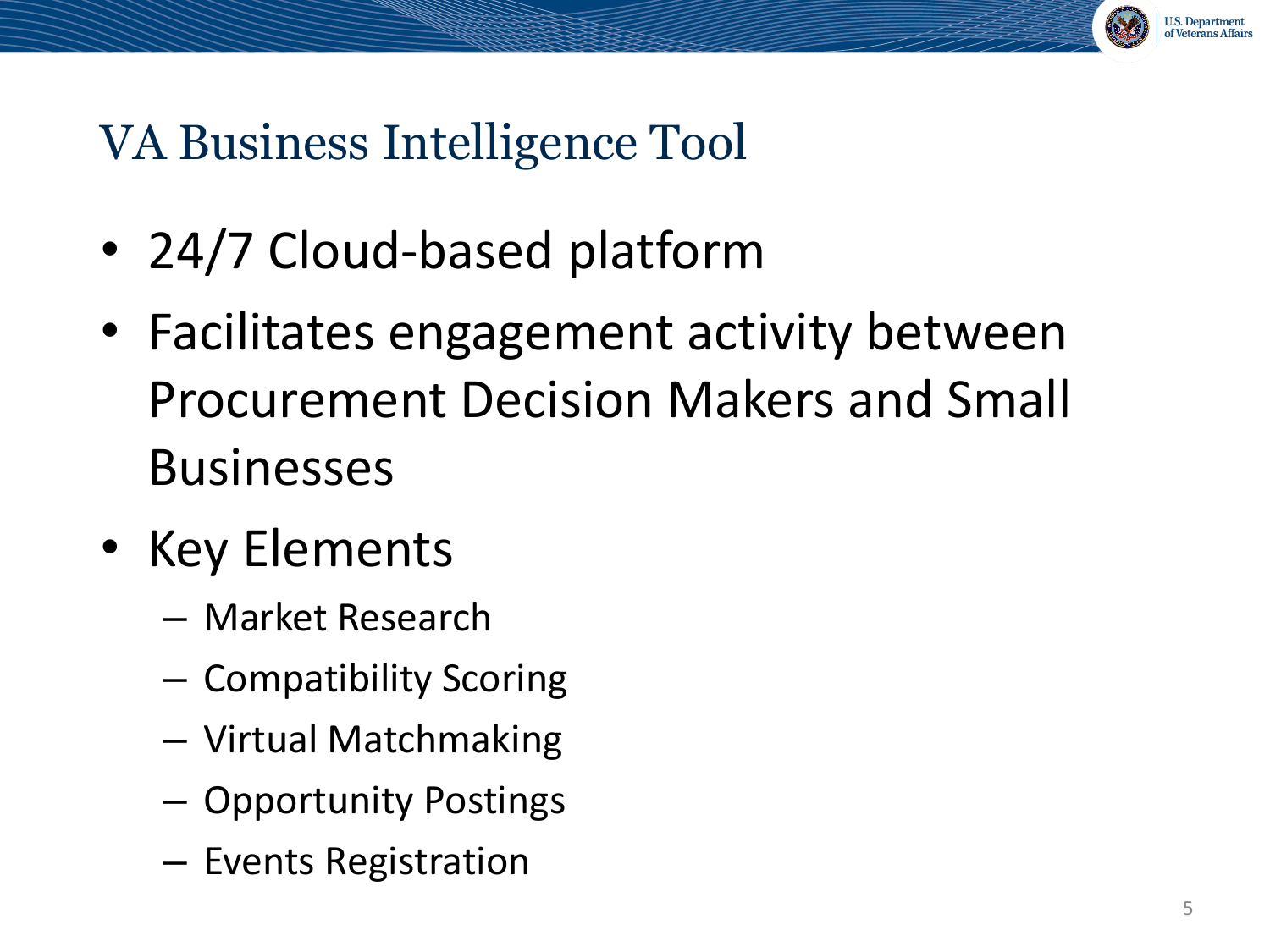

# Benefits for Procurement Decision Makers

- Leverage technology to allow for direct access to small business
- Provides a more transparent engagement process
- Allows you to communicate with the small business you are most interested in
- Improves efficiency and accessibility of Market Research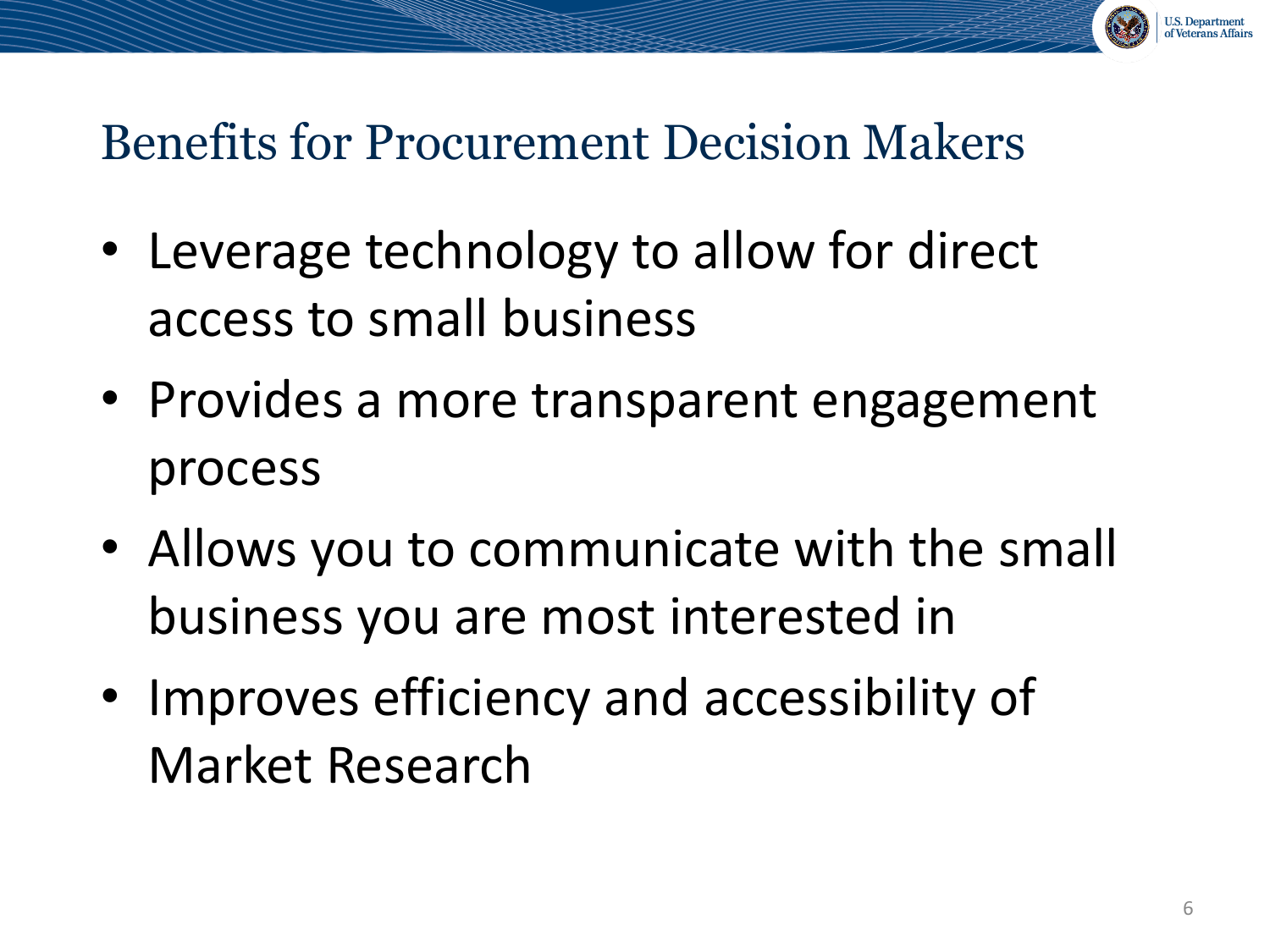

**7**

# VA Subcontracting Plan Breakdown FY 2014

|                         | <b>Plans Reported</b> | <b>Plans Accepted</b> | <b>Commercial</b><br><b>Plans where VA</b><br>is NOT<br>Cognizant<br><b>Agency</b> |
|-------------------------|-----------------------|-----------------------|------------------------------------------------------------------------------------|
| <b>Individual Plans</b> | 396                   | 212                   |                                                                                    |
| VA Commercial<br>Plans  | 210                   | 171                   | 26<br>(only 4 not<br>accepted)                                                     |

• Source: Electronic Subcontracting Reporting System (eSRS) as of (enter date)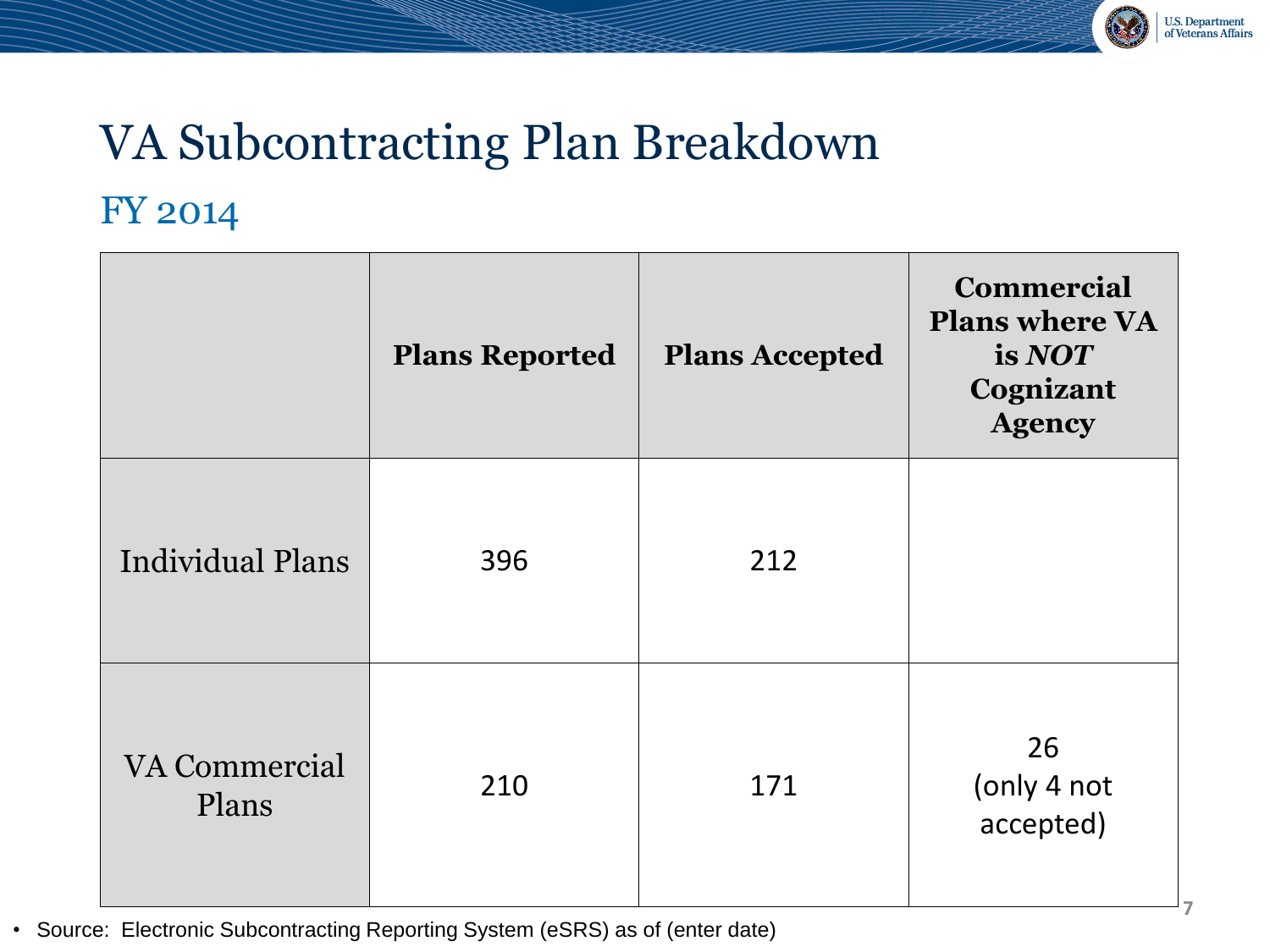# VA Subcontracting Awards to Small Business FY 2014

#### 90% of VA dollars go to Commercial Plans

|                                                                           | <b>Dollars Awarded</b><br>(Achievement) | <b>Percent of Total</b><br><b>Dollars Subcontracted</b> | Percentage<br>Goal |  |
|---------------------------------------------------------------------------|-----------------------------------------|---------------------------------------------------------|--------------------|--|
|                                                                           |                                         |                                                         |                    |  |
| All Plans (Total = $$13.34$ billion)                                      |                                         |                                                         |                    |  |
| <b>All Small Business</b>                                                 | \$2.48 billion                          | 18.6%                                                   | 17.0%              |  |
| <b>SDVOSB</b>                                                             | \$74.19 million                         | 0.6%                                                    | 3.0%               |  |
| <b>HUBZone</b>                                                            | \$49.30 million                         | 0.4%                                                    | 3.0%               |  |
| <b>SDB</b>                                                                | \$342.80 million                        | 2.6%                                                    | 5.0%               |  |
| <b>WOSB</b>                                                               | \$357.45 million                        | 2.7%                                                    | 5.0%               |  |
| Individual Subcontracting Plans on a VA Contract (Total = \$1.23 billion) |                                         |                                                         |                    |  |
| <b>All Small Business</b>                                                 | \$468.62 million                        | 38.0%                                                   | 17.0%              |  |
| <b>SDVOSB</b>                                                             | \$48.12 million                         | 3.9%                                                    | 3.0%               |  |
| <b>HUBZone</b>                                                            | \$24.88 million                         | 2.0%                                                    | 3.0%               |  |
| <b>SDB</b>                                                                | \$81.71 million                         | 6.6%                                                    | 5.0%               |  |
| <b>WOSB</b>                                                               | \$66.79 million                         | 5.4%                                                    | 5.0%               |  |
| Share Attributed to VA under Commercial Plans (Total = \$12.11 billion)   |                                         |                                                         |                    |  |
| <b>All Small Business</b>                                                 | \$2.01 billion                          | 16.6%                                                   | 17.0%              |  |
| <b>SDVOSB</b>                                                             | \$26.07 million                         | 0.2%                                                    | 3.0%               |  |
| <b>HUBZone</b>                                                            | \$24.42 million                         | 0.2%                                                    | 3.0%               |  |
| <b>SDB</b>                                                                | \$261.10 million                        | 2.2%                                                    | 5.0%               |  |
| <b>WOSB</b>                                                               | \$290.67 million                        | 2.4%                                                    | 5.0%               |  |

• Source: Electronic Subcontracting Reporting System, downloaded March 13, 2015.

U.S. Department<br>of Veterans Affairs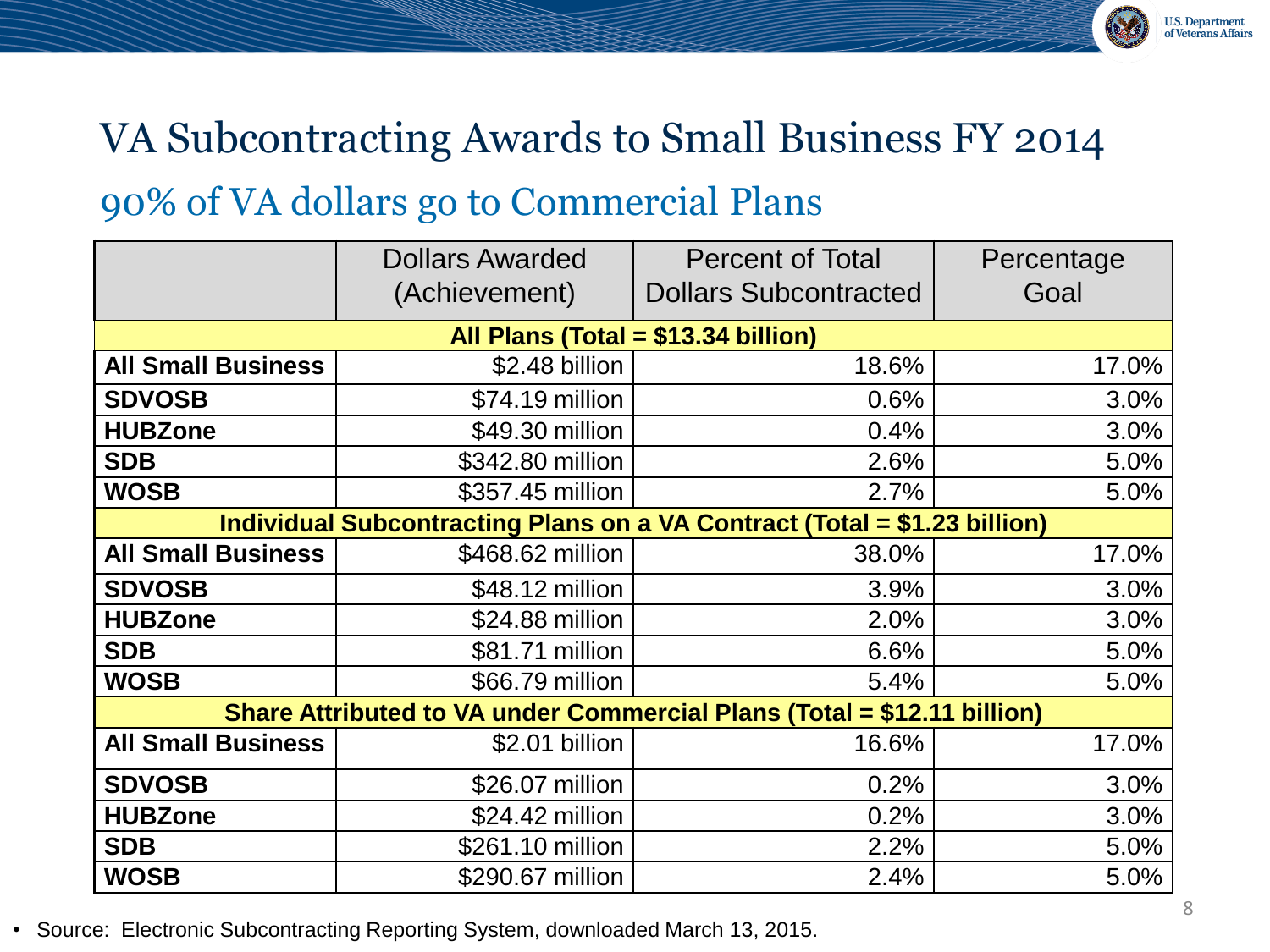#### NVSBE 2016



- **When:** November 1-3, 2016
- **Where:** Minneapolis, MN
- **Number of VA Staff:** 500+
- **Number of VOSB:** 1500+
- **Key Activities:** 
	- Business Opportunity Sessions, Networking Roundtables, Dining with Decision Makers, Senior Leader Round Tables, Informal Receptions, Learning Sessions, Exhibits, One-on-One Follow-up Meetings

U.S. Department<br>of Veterans Affairs